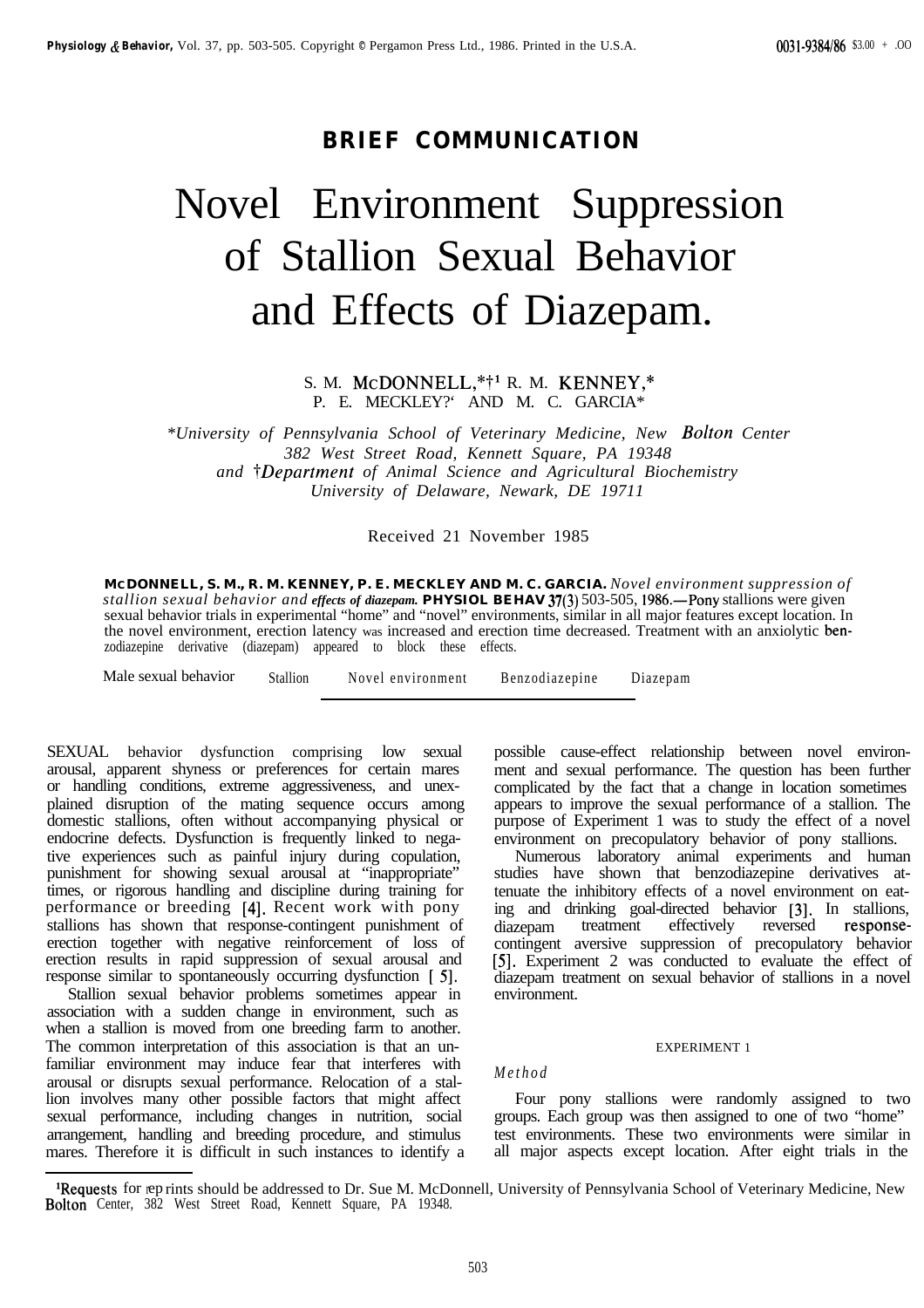

FIG. 1. Erection latencies of four pony stallions in each of eight 4-minute home trials (Hl-H8) and one novel environment trial (NOV).

respective "home" test environment, each group was tested in the other, or "novel," test environment. The home trial 8 and novel environment test performances were compared using related t-test procedures [1].

The subjects were mature (aged 4 to 13 years), mixedbreed, pony stallions, acquired at local auction. Throughout this experiment these animals were stabled in individual tie-stalls  $(1.3 \times 1.5 \text{ m})$  in an unshuttered barn.

Trials were conducted on a Monday-Wednesday-Friday schedule. Each trial consisted of a 4-minute presentation under halter to a mare restrained in a stock (approximately 2 m long, 1 m wide, with solid sides 1 m high) within one of two indoor breeding areas (approximately  $6x7$  m and  $10.5 \times 8.5$ m). The two breeding areas were in different buildings on the same research farm. The stimulus mares were ovariectomized estrogen-primed (estradiol cyclopentyl propionate, ECP, Upjohn, **l-2** mg/week IM) estrous pony mares. The handler, mare, and observer were the same for each stallion in the home and novel environments. Precopulatory responses were recorded on a time base using a hand-held microcomputer event-recorder (Observational Systems, Model OS-3). Sniff, lick, and nuzzle frequency, flehmen frequency, erection latency, exection time, and bite, kick, and vocalization frequencies were measured as previously described [5].

## *Results*

As shown in Fig. 1, all subjects had greater erection latencies in the novel environment. Mean erection latency was greater,  $t(3)=2.61$ ,  $p<0.05$ , in the novel environment than in home trial 8. Mean erection time tended to be lower,  $t(3) = 1.33$ ,  $p < 0.10$ , in the novel environment than in home trial 8. For sniff, lick, and nuzzle frequency, flehmen response frequency, bite frequency, kick frequency, and vocalization frequency, differences between home trial 8 and novel environment test were not significant  $(p>0.10)$ .

# **EXPERIMENT 2**

Four pony stallions were given five home sexual behavior



FIG. 2. Mean erection latencies and erection times of pony stallions during five 4-minute home trials  $(H1-H5)$  and one diazepam  $(n=2)$  or saline-treated (n=2) novel environment trial (NOV).

trials and one novel environment test as described in Experiment 1. Subjects were randomly selected for diazepam  $(n=2)$  or saline  $(n=2)$  treatment for the novel environment test. Diazepam treatment consisted of slow (about 4 ml/min) intrajugular injection of 0.05 mg/kg (Valium, Hoffmann-LaRoche, Inc.) 5 to 10 minutes before the start of the trial. Saline treatment consisted of equivalent volumes of saline. The handler and observer were blind to diazepam or saline treatment condition.

Subjects were mature (aged 4 to 14 years) mixed-breed pony stallions acquired at local auction. Ponies were stabled in individual box stalls (approximately 2.5x2.5 m) with other stallions in an unshuttered barn, and were maintained on hay, grain, and water. Related t-test procedures were used to compare home trial 5 and novel environment test values for each group.

#### *Results*

Mean erection latencies and times are shown in Fig. 2. Mean erection latency appeared to increase for salinetreated subjects, however the difference between home trial 5 and novel environment test for this measure was not significant  $(p>0. 10)$ . For diazepam-treated stallions, erection latency did not increase in the novel environment. Mean erection time for saline-treated subjects tended to be lower, t(1)= 1.00,  $p<0$ . 10, in the novel environment test than in home trial 5. Diazepam-treated subjects did not show reduced erection time in the novel environment. Similar patterns between groups were found for sniff, lick, or nuzzle